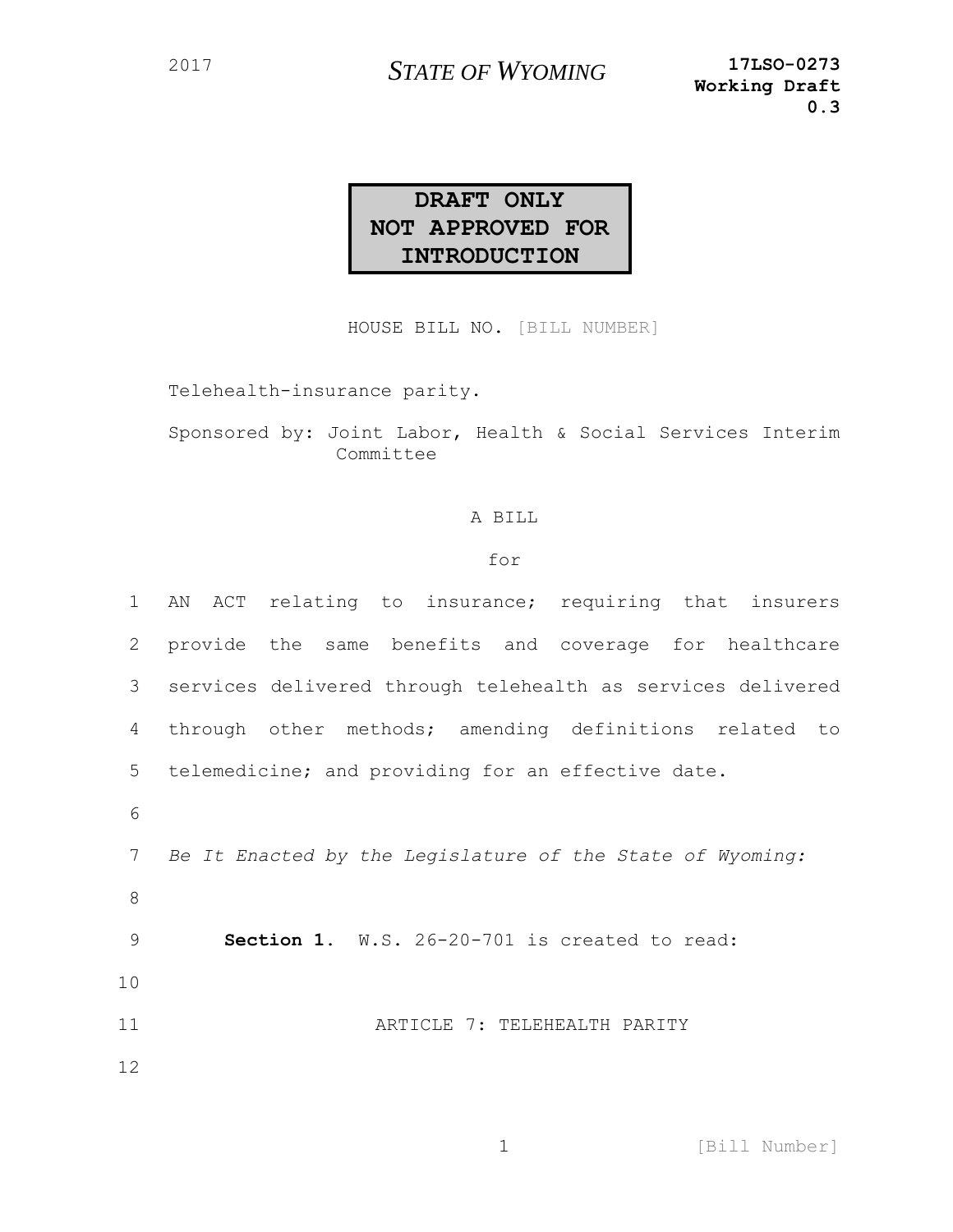## **26-20-701. Telehealth insurance parity.** (a) No individual or group health insurance policy providing coverage on an expense incurred basis, individual and group service or indemnity type contract issued by any insurer including any nonprofit corporation and individual and no group service contract issued by a health maintenance organization, shall distinguish between the delivery of healthcare services on the basis of whether the services were delivered through the use of telehealth or through in-person or personal contact when determining any person's benefits, coverage, payment, reimbursement, premium, deductible, copayment, coinsurance or for any other purpose. The department of insurance may establish exceptions to the applicability of this subsection by rule. **\*\*\*\*\*\*\*\*\*\*\*\*\*\*\*\*\*\*\*\*\*\*\*\*\*\*\*\*\*\*\*\*\*\*\*\*\*\*\*\*\*\*\*\*\*\*\*\*\*\*\*\*\*\*\*\*\*\*\* STAFF COMMENT Subsection (b), below, requires insurers to include a reasonable payment for transmission costs when a provider uses telehealth. This provision is included in the Colorado law that serves as the template for this draft legislation. It is unclear if the Committee intended to include this requirement. It also may be prudent for the Committee to**

**consider what the term "transmission costs" means**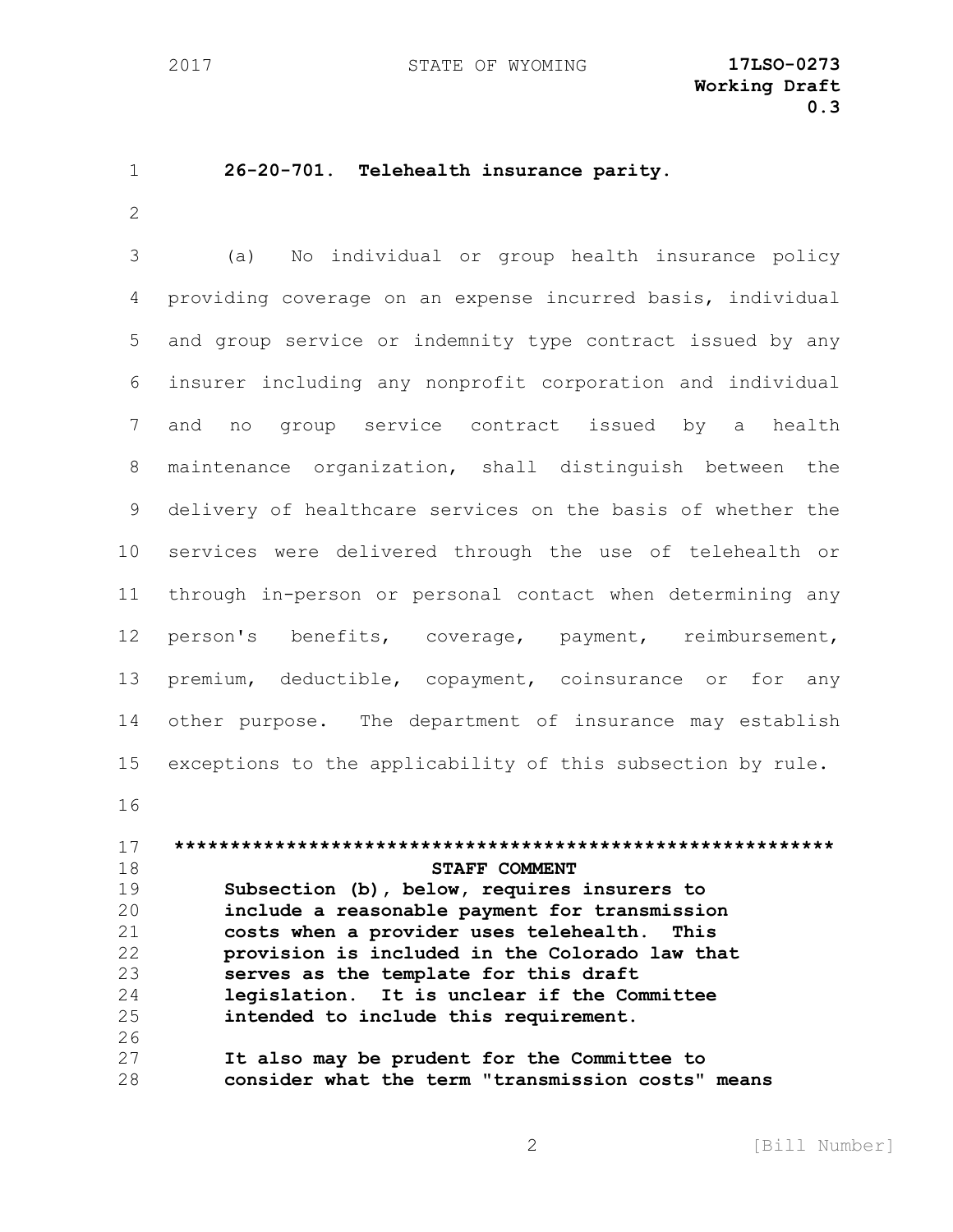**and whether a more descriptive term could be used. \*\*\*\*\*\*\*\*\*\*\*\*\*\*\*\*\*\*\*\*\*\*\*\*\*\*\*\*\*\*\*\*\*\*\*\*\*\*\*\*\*\*\*\*\*\*\*\*\*\*\*\*\*\*\*\*\*\*\*** (b) All payments or reimbursements made for the provision of healthcare services by telehealth shall include reasonable compensation to the originating site for the transmission costs incurred during the delivery of healthcare through telehealth. (c) This section does not apply to: (i) Short-term travel, accident-only, limited or specified disease or individual conversion policies or contracts; (ii) Policies and contracts, as described in subsection (a) of this section, designed for issuance to persons ineligible for coverage under Title XVIII (**Medicare**) of the Social Security Act, as amended, or any other similar coverage under state or federal governmental plans.

[Bill Number]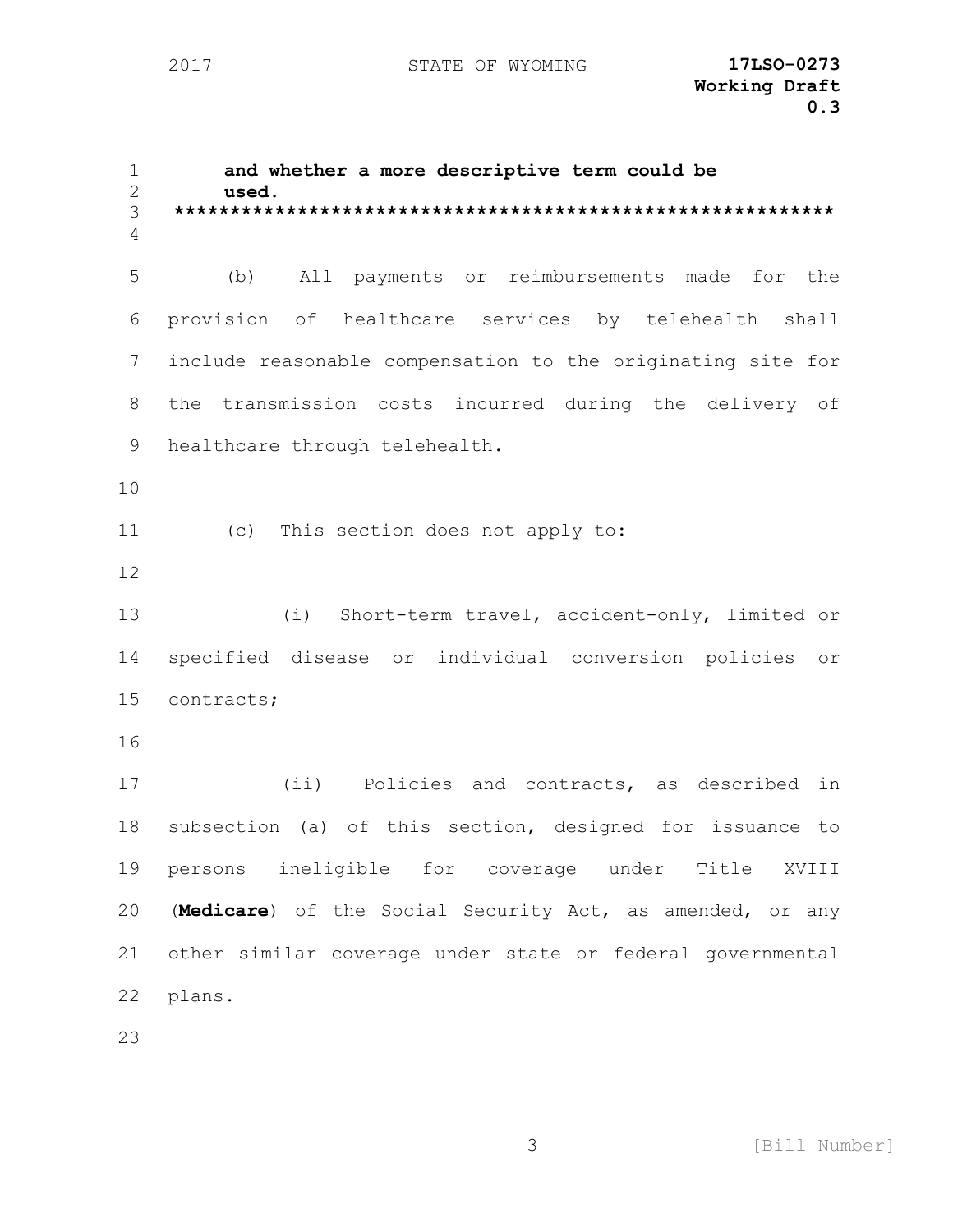(d) This section shall apply to all policies and contracts, as described in subsection (a) of this section, issued, renewed or amended on or after January 1, 2018. (e) Private third party payors may not refuse, reduce or eliminate coverage due to the requirements of this section. (f) Enforcement of this section shall be performed by the commissioner or his designee. **\*\*\*\*\*\*\*\*\*\*\*\*\*\*\*\*\*\*\*\*\*\*\*\*\*\*\*\*\*\*\*\*\*\*\*\*\*\*\*\*\*\*\*\*\*\*\*\*\*\*\*\*\*\*\*\*\*\*\* STAFF COMMENT With regard to the definitions below: Please be aware that the terms "telehealth," "telemedicine" and "telemedicine/telehealth" are used in the Wyoming Statutes. It may be appropriate to choose one term and then amend all provisions in Wyoming law to use that term. However, defining the term "telehealth" for purposes of requiring insurance coverage in the insurance code likely would not necessitate any change to other parts of the Wyoming statutes. Please be aware that the use of the term "telemedicine" in the statutes applicable to physicians is meant to mean the practice of telehealth by physicians, and not by other health care providers. For this reason, it may be advisable to maintain the term "telemedicine" in those statutes pertaining to physicians.**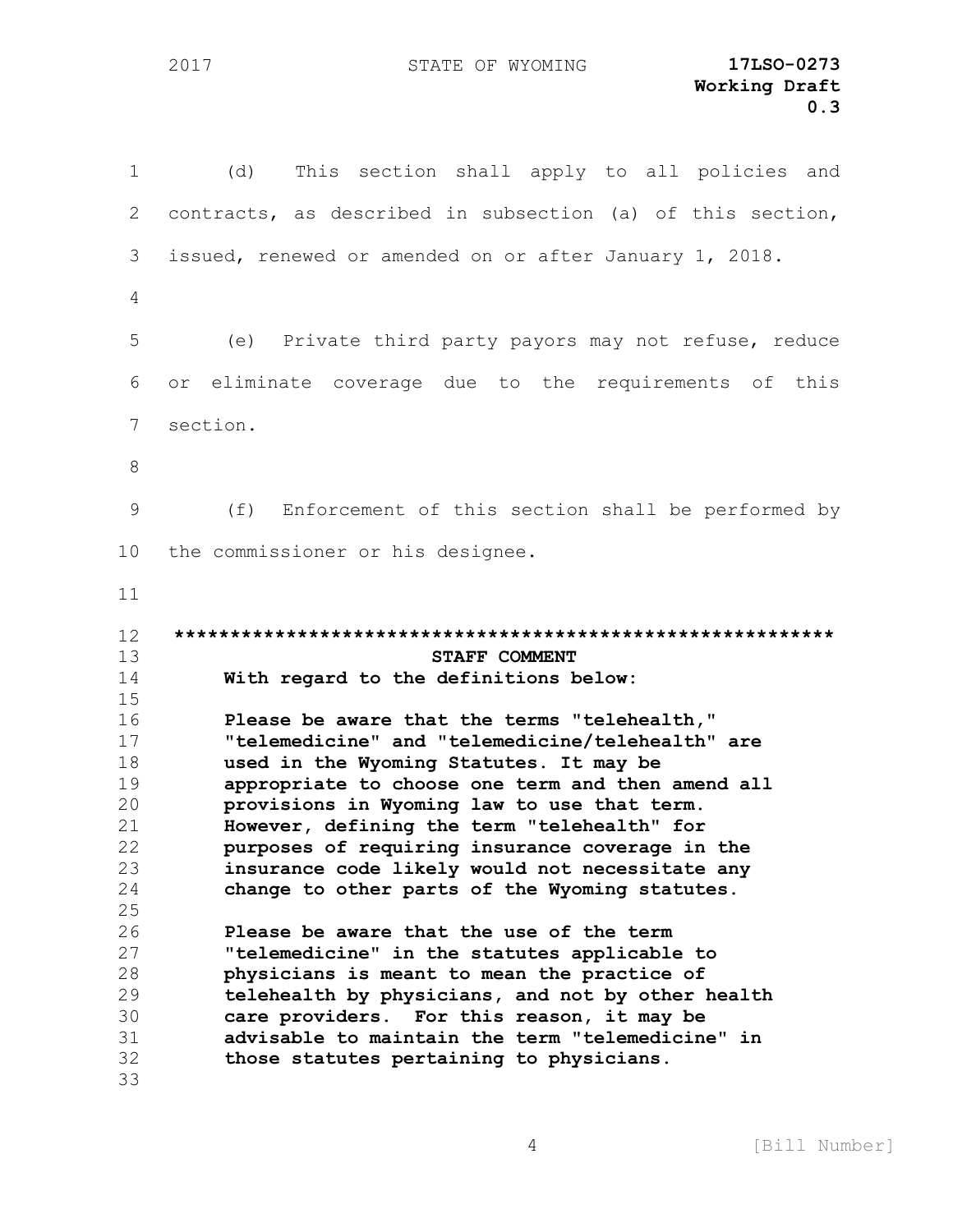**If the Committee wishes to adopt the uniform term "telehealth," suggested amendments are included in Section 2, below. With regard to Colorado's definition of "telehealth," which is used in this legislation, Wyoming has used simpler definitions in the Wyoming statutes. [See below] These more simple definitions may be appropriate. However, consideration should be given to whether Colorado's language is designed to avoid the unintended consequences of an over-simplified definition. Because the more simple definitions used elsewhere in the Wyoming Statutes are not applicable to insurance, the use of a more detailed definition in this statute likely would not create a conflict. Current Wyoming Statutory Definitions: Medical Practice Act: 33-26-102(a)(xxix)**  *"Telemedicine" means the practice of medicine by electronic communication or other means from a physician in a location to a patient in another location, with or without an intervening health care provider***. Occupational Therapy Practice Act: 33-40- 102(a)(v)**  *"Occupational therapy telehealth" means the provision of occupational therapy services across a distance, using telecommunications technology for the evaluation, intervention or consultation without requiring the occupational therapist and recipient to be physically located in the same place***; \*\*\*\*\*\*\*\*\*\*\*\*\*\*\*\*\*\*\*\*\*\*\*\*\*\*\*\*\*\*\*\*\*\*\*\*\*\*\*\*\*\*\*\*\*\*\*\*\*\*\*\*\*\*\*\*\*\*\*** (g) For purposes of this section: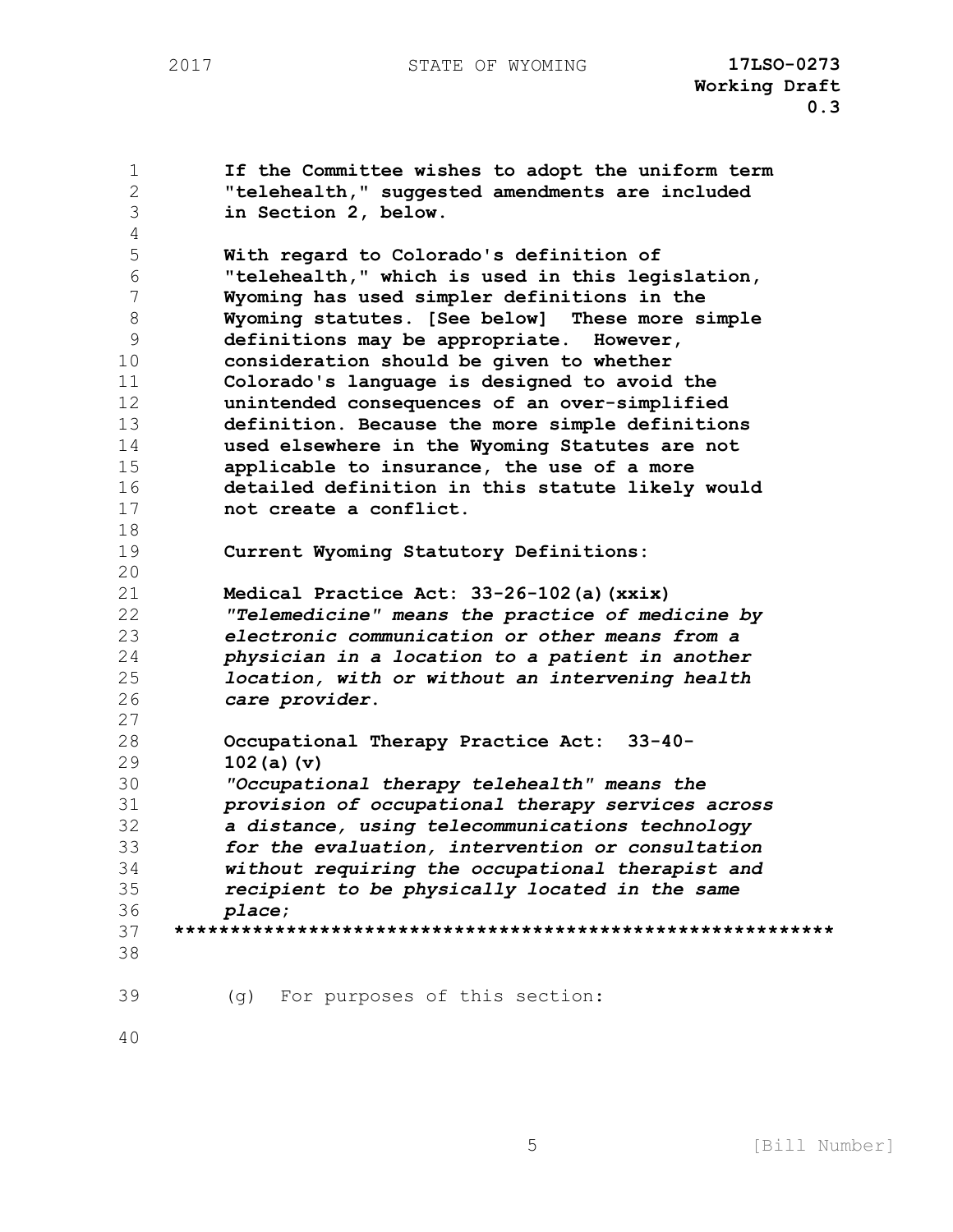(i) "Distant site" means a site at which a provider is located while providing healthcare services by means of telehealth;

 (ii) "Originating site" means a site at which a patient is located at the time healthcare services are provided by means of telehealth. An originating site does not include a private residence at which the patient is located when he or she receives healthcare services through telehealth;

 (iii) "Store-and-forward transfer" means the electronic transfer of a patient's medical information or an interaction between providers that occurs between an originating site and distant sites when the patient is not present;

 (iv) "Synchronous interaction" means a real-time interaction between a patient located at the originating site and a provider located at a distant site;

 (v) "Telehealth" means a mode of delivery of healthcare services through telecommunications systems,

[Bill Number]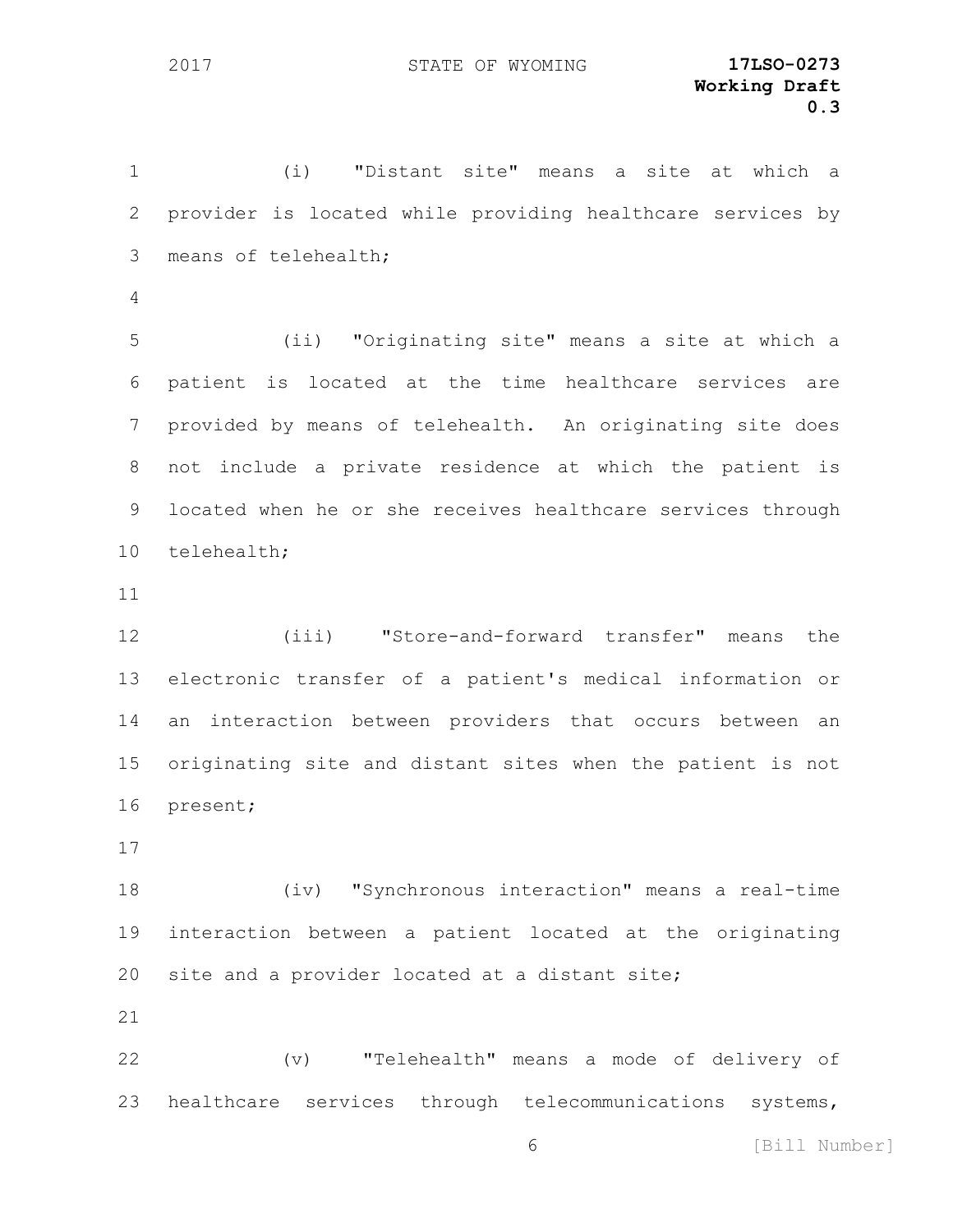including information, electronic and communication technologies, to facilitate the assessment, diagnosis, consultation, treatment, education, care management or self-management of a patient's health while the patient is located at an originating site and the provider is located at a distant site. The term includes synchronous interactions and store-and-forward transfers. Telehealth does not include the delivery of healthcare services via telephone, facsimile machine or electronic mail systems. **\*\*\*\*\*\*\*\*\*\*\*\*\*\*\*\*\*\*\*\*\*\*\*\*\*\*\*\*\*\*\*\*\*\*\*\*\*\*\*\*\*\*\*\*\*\*\*\*\*\*\*\*\*\*\*\*\*\*\* STAFF COMMENT Section 2, below, can be deleted if the Committee does not wish to conform all Wyoming's statutory law to use the term "telehealth." \*\*\*\*\*\*\*\*\*\*\*\*\*\*\*\*\*\*\*\*\*\*\*\*\*\*\*\*\*\*\*\*\*\*\*\*\*\*\*\*\*\*\*\*\*\*\*\*\*\*\*\*\*\*\*\*\*\*\* Section 2.** W.S. 33-26-102(a)(xxix) and 33-26- 202(b)(xix) are amended to read: **33-26-102. Definitions**. (a) As used in this chapter: